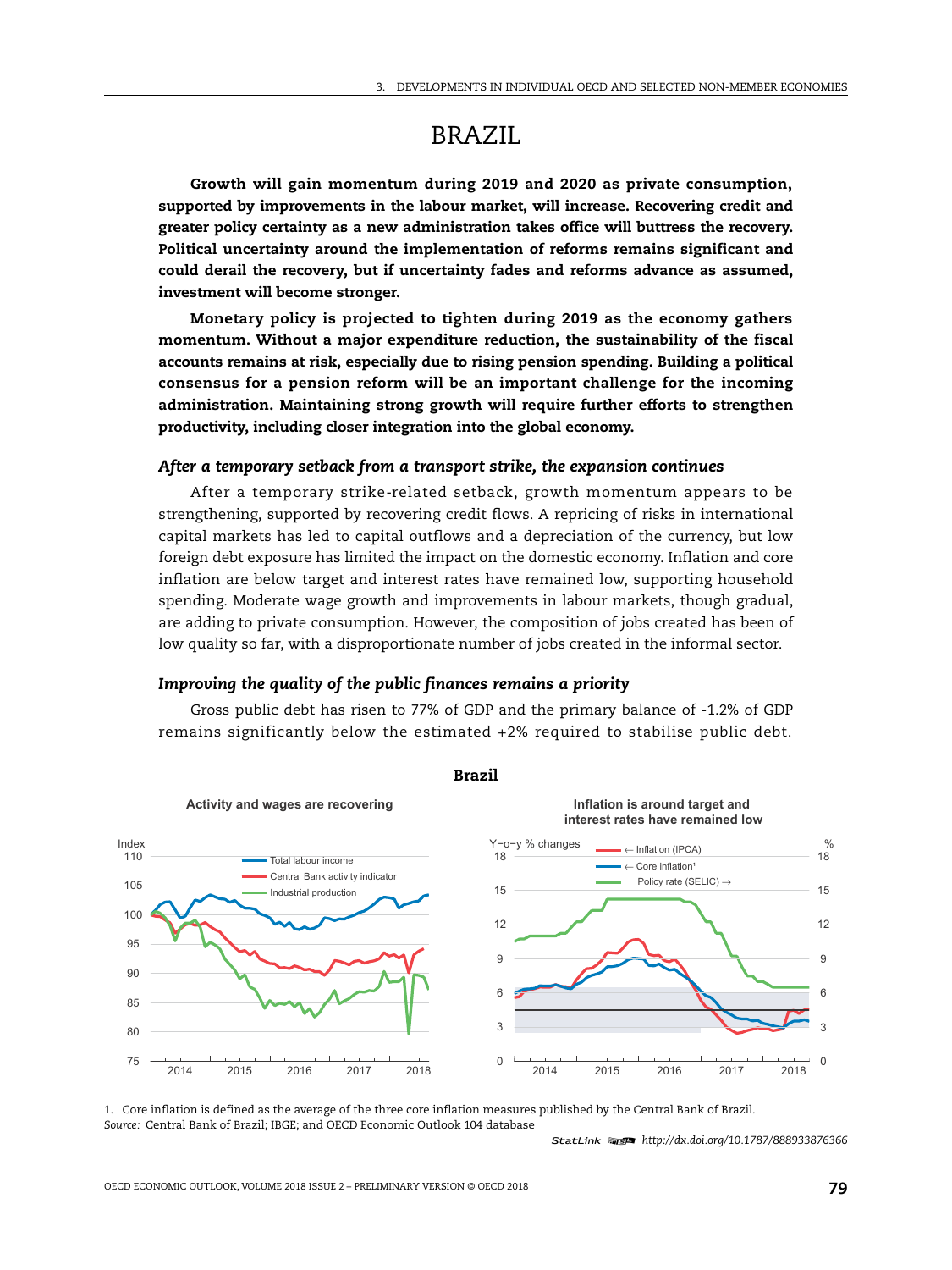|                                                 | 2015                             | 2016                                           | 2017   | 2018   | 2019   | 2020   |
|-------------------------------------------------|----------------------------------|------------------------------------------------|--------|--------|--------|--------|
|                                                 | Current<br>prices BRL<br>billion | Percentage changes, volume<br>$(2000)$ prices) |        |        |        |        |
| <b>GDP</b> at market prices                     | 5 9 9 5.8                        | $-3.4$                                         | 1.0    | 1.2    | 2.1    | 2.4    |
| Private consumption                             | 3 8 3 5.2                        | $-4.4$                                         | 0.9    | 1.7    | 1.8    | 2.5    |
| Government consumption                          | 1 185.8                          | 0.0                                            | $-0.6$ | 0.2    | 1.1    | 1.0    |
| Gross fixed capital formation                   | 1 0 6 9.4                        | $-10.4$                                        | $-1.9$ | 4.0    | 4.9    | 3.7    |
| Final domestic demand                           | 6 0 9 0.4                        | $-4.6$                                         | 0.2    | 1.7    | 2.2    | 2.4    |
| Stockbuilding <sup>1</sup>                      | $-25.4$                          | $-0.4$                                         | 0.8    | 0.2    | 0.2    | 0.0    |
| Total domestic demand                           | 6 0 6 4 .9                       | $-5.0$                                         | 1.1    | 2.0    | 2.4    | 2.4    |
| Exports of goods and services                   | 773.5                            | 1.7                                            | 5.7    | $-0.3$ | 3.7    | 4.1    |
| Imports of goods and services                   | 842.6                            | $-10.1$                                        | 5.5    | 6.2    | 5.4    | 4.0    |
| Net exports <sup>1</sup>                        | $-69.1$                          | 1.6                                            | 0.0    | $-0.8$ | $-0.2$ | 0.0    |
| Memorandum items                                |                                  |                                                |        |        |        |        |
| <b>GDP</b> deflator                             |                                  | 8.1                                            | 3.7    | 3.3    | 4.4    | 4.5    |
| Consumer price index                            |                                  | 8.7                                            | 3.4    | 3.8    | 4.6    | 4.3    |
| Private consumption deflator                    |                                  | 9.2                                            | 2.9    | 3.0    | 4.9    | 4.7    |
| General government financial balance (% of GDP) |                                  | $-9.0$                                         | $-7.8$ | $-7.3$ | $-6.5$ | $-6.1$ |
| Current account balance (% of GDP)              |                                  | $-1.3$                                         | $-0.5$ | $-1.2$ | $-1.8$ | $-1.8$ |

## Brazil: **Demand, output and prices**

1. Contributions to changes in real GDP, actual amount in the first column.

Source: OECD Economic Outlook 104 database.

1 2 *http://dx.doi.org/10.1787/888933877487*

The deterioration of the fiscal accounts over the past years is mainly due to rising social security expenditures and this trend is likely to continue without a reform of social benefits, most notably old-age pensions.

A pension reform remains the key priority to ensure a stabilisation of public debt over the medium term and maintain investor confidence in sound public finances and



**Fiscal outcomes have improved gradually** 



**Pension expenditures have contributed to the** deterioration of fiscal outcomes in the past<sup>1</sup>



1. Accumulated over 12 months.

*Source:* Central Bank of Brazil; and National Treasury.

<sup>1 2</sup> *http://dx.doi.org/10.1787/888933876385*